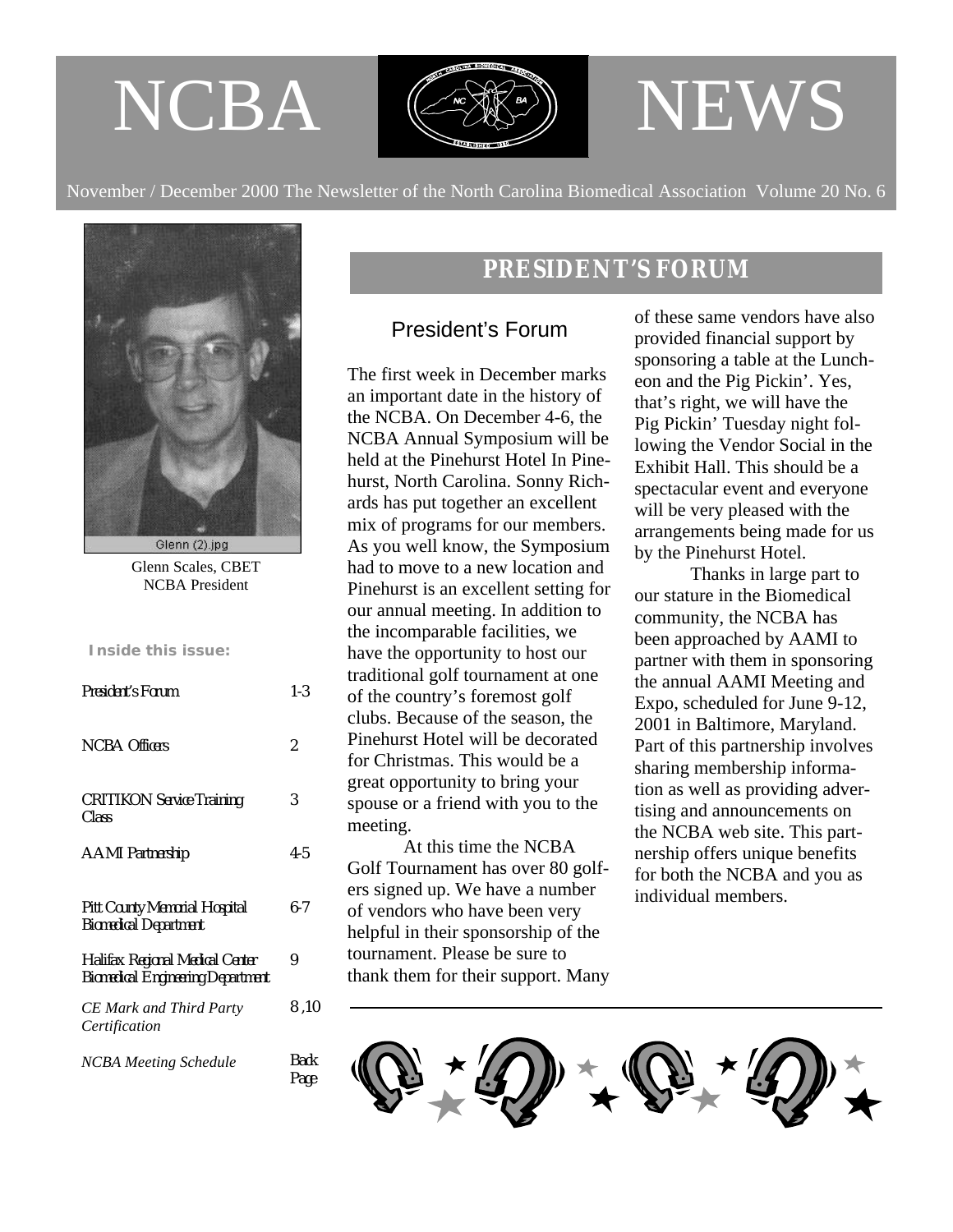# 2000 Board of Directors 2000 NCBA Officers

President: Glenn Scales, CBET Duke Univ. Medical Center 919-681-6638- Business 919-681-7361- Fax

Vice-President: Sonny Richards, CBET FirstHealth Moore Reg. Hosp 910-215-1298 -Business 910-215-4382 -Fax

#### **Treasurer:**

James A. Tripp, Jr., CBET N.C. Baptist Hospital 336-716-6799 - Business 336-716-6121 - Fax

# **Membership Secretary:**

Diane Aker, CBET Alamance Regional Medical Ctr. 336-538-7760 - Business 336-538-7722 - Fax

#### **Recording Secretary:**

Tommy Ballard Rex Healthcare 919-784-2127 - Business 919-784-2125 - Fax

Editor: Volunteer Mark Sonntag Moses Cone Health System 336-832-8031 – Business 336-832-8194 – Fax

# **Ex-Officio:**

Chris Dissinger, CBET Moses Cone Health Systems 336-832-7911 – Business 336-832-7076 – Fax

# 2000 AT-LARGE

Board of Directors

Linda Leitch Durham Regional Hospital 919-470-8182 - Business 919-470-4164 - Fax

Brian Poplin, CBET Duke Univ. Medical Center 919-681-3172 - Business 919-681-7361 - Fax

Lane Rushing Physio-Control Corp. 800-442-1142 x 2368 - Business 919-661-2598 - Fax

Dan Harrison ServiceMaster Company 404-633-0756- Business 404-248-9495- Fax

#### **2000 Standing Committees**

\*Denotes Chairperson

**Rules and Bylaws** \*Glenn Scales, Chris Dissinger, Obie Godley

**Nominating Committee:** \*Tommy Ballard, Lane Rushing

# **Finance Committee:**

\*Jim Tripp, Brian Poplin, Lane Rushing, John Noblitt

# **Membership Committee:**

\*Diane Aker, Lane Rushing, Obie Godley, Linda Leitch

# **Education Committee:**

\*Sonny Richards, Chris Dissinger Helen Jones, John Noblitt, Brian Lefler

 NCBA News is an information service of the North Carolina Biomedical Association (NCBA). It has a distribution of about 500 and is published six (6) times per year. Articles and ads are due on or before the first day of even months. The newsletter is mailed on or about the first day of the odd months.

 While the NCBA makes every effort to assure that its content is accurate, articles are the products of individual authors and the NCBA is not responsible for the content.

 NCBA News intends to disseminate information and ideas to its subscribers. While the NCBA News accurately reflects the source of the articles, the content is of variable quality and validity. The Newsletter Committee will attempt to verify all articles, but neither the Editor nor the NCBA is responsible for information.

 YOUR HELP IS NEEDED!!! Articles of interest to our readers are constantly needed and sometimes in short supply. If you have written any articles that may be of interest to our readers, submit it to Newsletter Committee Chairman Lane Rushing.

# **2000 Special Committees Newsletter Committee:**

\*Lane Rushing, Howard Wigle, Helen Jones, Larry Kodak, Julio Huerta

#### **Scholarship Committee:**

\*Lane Rushing, Jim Tripp, Dan Harrison, John Noblitt, Linda Leitch Brian Poplin

#### **Vendor Coordination:**

\*Ken Logan, Mark Sonntag, Chris Dissinger, Diane Aker, Jim Tripp

#### **Hotel Coordination:**

\*Helen Jones, Chris Dissinger, Sonny Richards

# **Public Relations:**

\*Chris Dissinger, Mark Sonntag, Ken Logan

#### **Internet Committee:**

\*Linda Leitch, Mark Sonntag, Ray Laxton, Brian Poplin, Chris **Dissinger** 

# **Professional of the Year:**

\*Brian Poplin, Howard Wigle, Lane Rushing, Dan Harrison, Obie Godley

**Archives Committee:**

**\***Glenn Scales, Obie Godley

# **E-mail Address- Board of Directors**

Diane Aker: akerdian@armc.com Tommy Ballard tommy.ballard@rexhealth.com Chris Dissinger : chris.dissinger@ mosescone.com Dan Harrison: cdh01@aol.com Linda Leitch: Leitchlk@drh.duhs.duke.edu Brian Poplin: Popli001@mc.duke.edu Sonny Richards: srichards@firsthealth.org Lane Rushing: lrushing@physio-control.com Glenn Scales: glenn.scales@duke.edu James A. Tripp,Jr: jtripp@wfubmc.edu Mark Sonntag: msonntag@triad.rr.com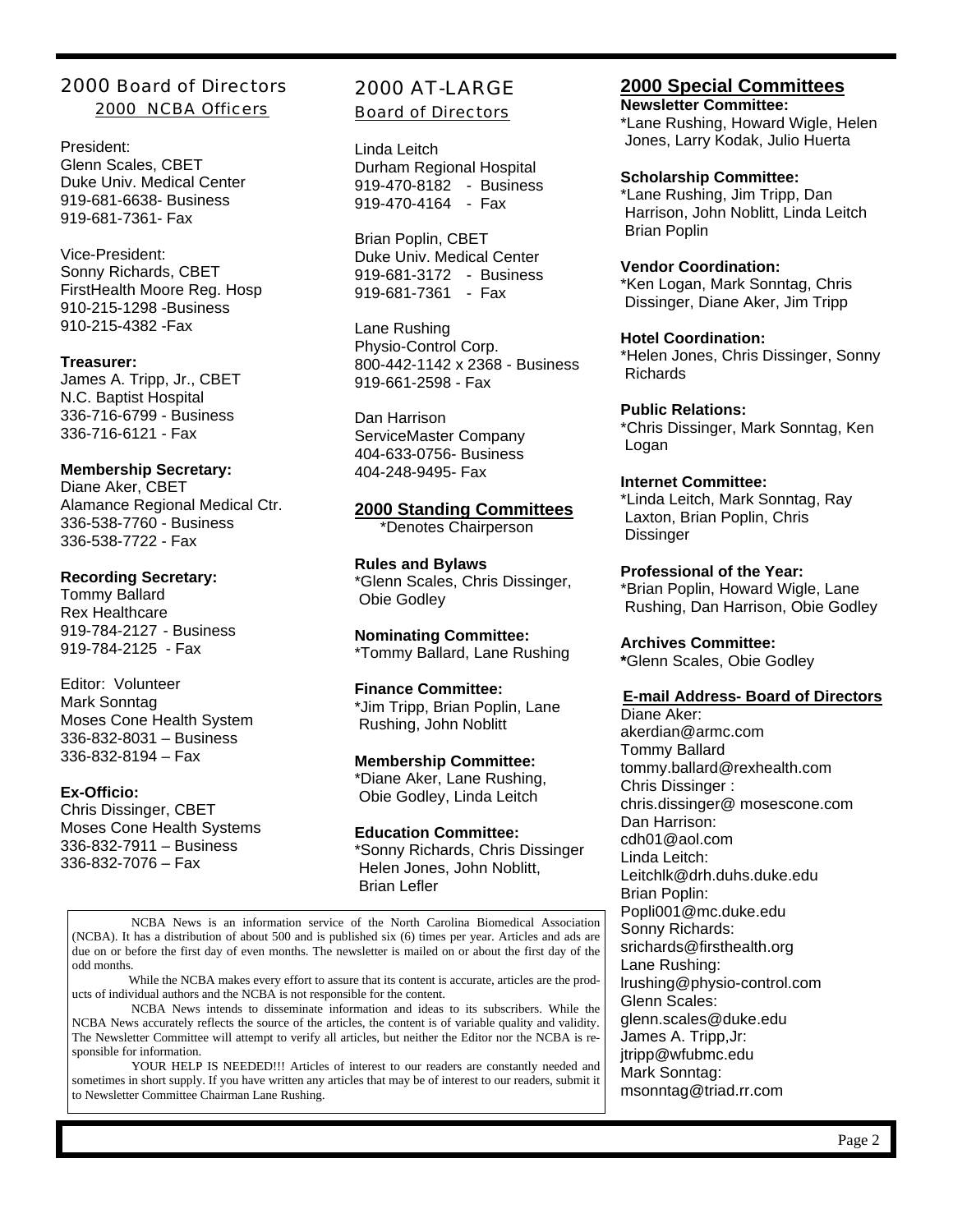One of the most important events of the Symposium takes place at the Tuesday lunch – the annual election of Board of Director positions. Several of the current Board members will be running for reelection, plus we have several members running for office for the first time. I would encourage you as members to consider running for office. Speaking for myself, my time spent working with the NCBA has been one of the most professionally rewarding experiences of my career. The NCBA is a wonderful organization that provides an excellent service for its members and I am very proud to have been a part of it over the years. If all goes as expected, this is my last letter to the membership as President. I would like to thank the membership for your support and encouragement. I have had a great Board of Directors to work with this year. Please be sure to thank them when you see them a the Symposium. In an effort to make our Symposium more readily available to you and others, the NCBA has also started talking with the Virginia Biomedical Association about the possibility of a combined meeting several years from now that would allow the two organizations to bring in even more vendors and offer a wider selection of classes. If you have ideas or would like to become involved in the preliminary planning, contact former NCBA President Ray Laxton at 919-681-2525 or e-mail

laxto001@mc.duke.edu I'm looking forward to seeing you all at Pinehurst next month.

Glenn Scales, CBET President, NCBA

# **CRITIKON SERVICE TRAINING**

Moses Cone Health System will be providing classroom space for Critikon service training. **March 27** will be the Dinamap MPS Select portable monitor. **March 28** will be the Dinamap Compact and Dinamap Pro 400 (day 2). **March 29** will be the Dinamap Pro 100 (day 3).

Classes begin with a functional description of the product and its applications. Theory of operation and signal processing flow are presented at a block diagram level. Hands on demonstration covering service modes, calibration, disassembly and re-assembly will be included. Course materials include a manual and information handouts. The manual and handouts are for your personal reference. Certificates are awarded to all attendees who complete the course instruction.

If interested, please contact Critikon at (877) 274-8456 ext. 2099 or visit www.critikon.com. **Please do not contact Moses Cone Memorial Hospital!**

**Cost:** \$69 per day Meals & Lodging will be at the expense of the attendees. Moses Cone Health System has corporate hotel rates.

**Classes start:**  $8:30 - 5:00$  with a 1 hour lunch.

**Location:** Moses Cone Memorial Hospital 1200 North Elm Street Greensboro, NC 27401

**Cancellation:** Three weeks in advance if minimum attendance is not met.

# **NCBA NEWS ADVERTISING**

 *NCBA News* is accepting advertising that relates to biomedical equipment and of interest to our readers. Suggested subjects are: Positions Desired, Positions Available, Biomedical Equipment Wanted or For Sale (New or Used), or Announcements of Educational Opportunities or Service Schools in the area.

 Advertising is open to all individuals, hospitals, and companies. The decision to carry a particular ad or classified will be the decision of the Editor with support of the NCBA Board. Camera ready copies of actual size ads required. **Corporate Members please remember what free advertisement your member-** **ship allows.** Please contact the Newsletter Editor for other pricing. **\*\*Prepayment of all advertising is required.\*\***

#### *Classified Advertising*

 Except "Position Wanted" notice by members (one ad per year – limit 50 words – no charge) the following ads apply:

| (Per 75 words) | Member  | Non     |
|----------------|---------|---------|
| Individual     | \$5.00  | \$7.00  |
| Institute      | \$15.00 | \$25.00 |
| Corporation    | \$20.00 | \$30.00 |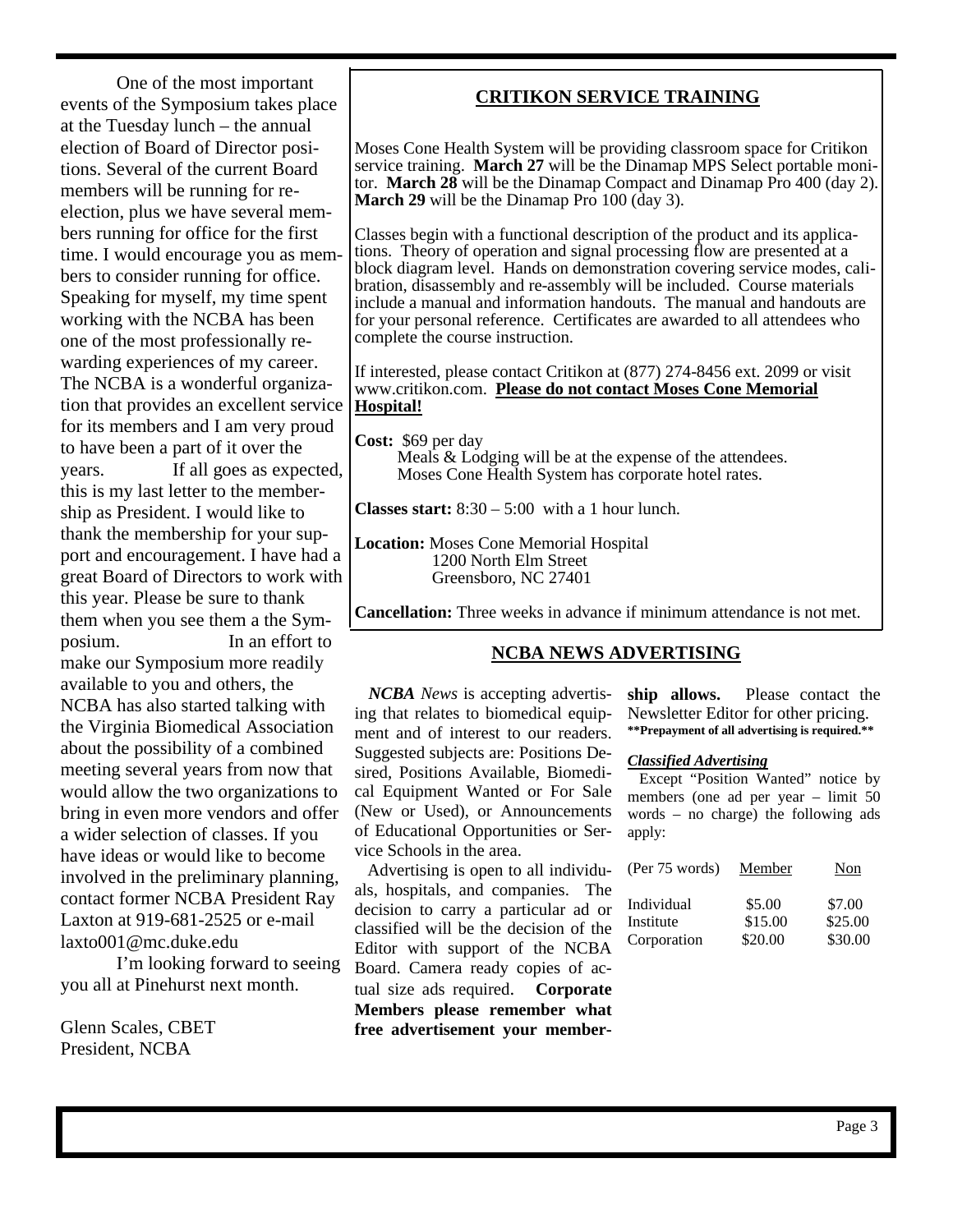# **AAMI Partnership NCBA Board Meeting**

# AAMI Partnership

 The NCBA is proud to announce that we will be co-sponsoring AAMI's Conference and Expo which will open on June 9, 2001 in Baltimore, MD. The NCBA name and logo will be featured on all future AAMI promotional materials for the Conference, plus the NCBA will be given complimentary meeting space for an NCBA business meeting in conjunction with AAMI's Annual Conference, plus an NCBA booth in a high traffic area.

 Representatives from AAMI, including Shirley Nycum, the Vice President of Education, will be joining us at the NCBA Symposium in December. A special open forum meeting is being scheduled for Tuesday morning so that members can drop in to receive up to date information from Steve Haupt, former SBET President, on AAMI's renewed efforts in the biomedical community. AAMI is also planning on having a BMET Board of Examiner attend to answer questions about the BMET certification program.

If you've never spent a few days in Baltimore, this is a perfect time to discover this waterfront jewel. Begin at the bustling Inner Harbor where more than 100 great shops and restaurants share the water views with the acclaimed National Aquarium, The Baltimore Science Center, and the Baltimore Maritime Museum.

 Venture a few blocks from the Inner Harbor and you'll come to what is considered one of the most beautiful ball parks in the country: Camden Yards, home of the Baltimore Orioles baseball team and the city's new NFL franchise, the Baltimore Ravens. Baseball enthusiasts need only walk around a corner to get from Camden Yards to the Babe Ruth Birthplace and Baseball Center. Here vintage radio broadcasts, rare historic photos, and a rich collection of baseball memorabilia tell the story of baseball's most legendary player.

 Looking for some memorable meals? Don't leave Baltimore without feasting on the the regional favorite blue crab – steamed, fried as cakes, or softshell. They don't taste any better than they do here. Baltimore's Little Italy, also adjacent to the inner Harbor, boasts more great restaurants than you can take advantage of but try anyway! For information on this waterfront jewel, view to the Best of Baltimore web site at http://www.aami.org/meetings/aami2001/baltimore.html.

(continued page 5)

# **September 15, 2000**

# **Members present:**

Jenn Scales, Brian Poplin, Linda Leitch, Obie Godley,Chris Dissinger, Jim Tripp, Sonny Richards, Ken Logan, Mark Sonntag, Helen Jones, Mark RenFoe.

President Glenn Scales called the meeting to order at 10:15.

President Glenn Scales discussed pro's and con's of the NCBA being a partner with AAMI's annual meeting in Bartimore, MD in 2001. The Board discussed options and questions they wanted to discuss with AAMI's representative Shirley Nycum at an 11:00 am teleconference.

**Treasurer Report:** Jim Tripp said he has Glenn Scales and Chris Dissinger's signatures for signing checks. Paid for a three year bond policy for \$150,000 for Jim Tripp and Glenn Scales with a \$1,000 deductible. He will get Chris Dissinger bonded as well. Jim Tripp went over the balance sheet. Jim discussed liabilities with Brian Poplin. Jim researched and found out our IRS tax status is a  $501(c)6$ . The bylaws state we are a 501(c)3. Brian is going to check with the tax attorney to see if it is possible to change it from a 501(c)6 to a 501(c)3. That will allow the NCBA Board to be able to set up a NCBA Foundation for investing money into the Triangle Foundation. Jim discussed software changes on our new laptop with Quicken to Quicken Pro. He has had problems formatting. He has to make sure all information is uniform in Quicken before transferring it to Quicken Pro.

**Membership Report:** Glenn reviewed the report on behalf of Diane. Diane is setting up corporate and individual memberships as registrations come in.

**Education report:** Sonny said he has all the classes lined up for the symposium. He just completed a stand alone class by Agilent in Pinehurst.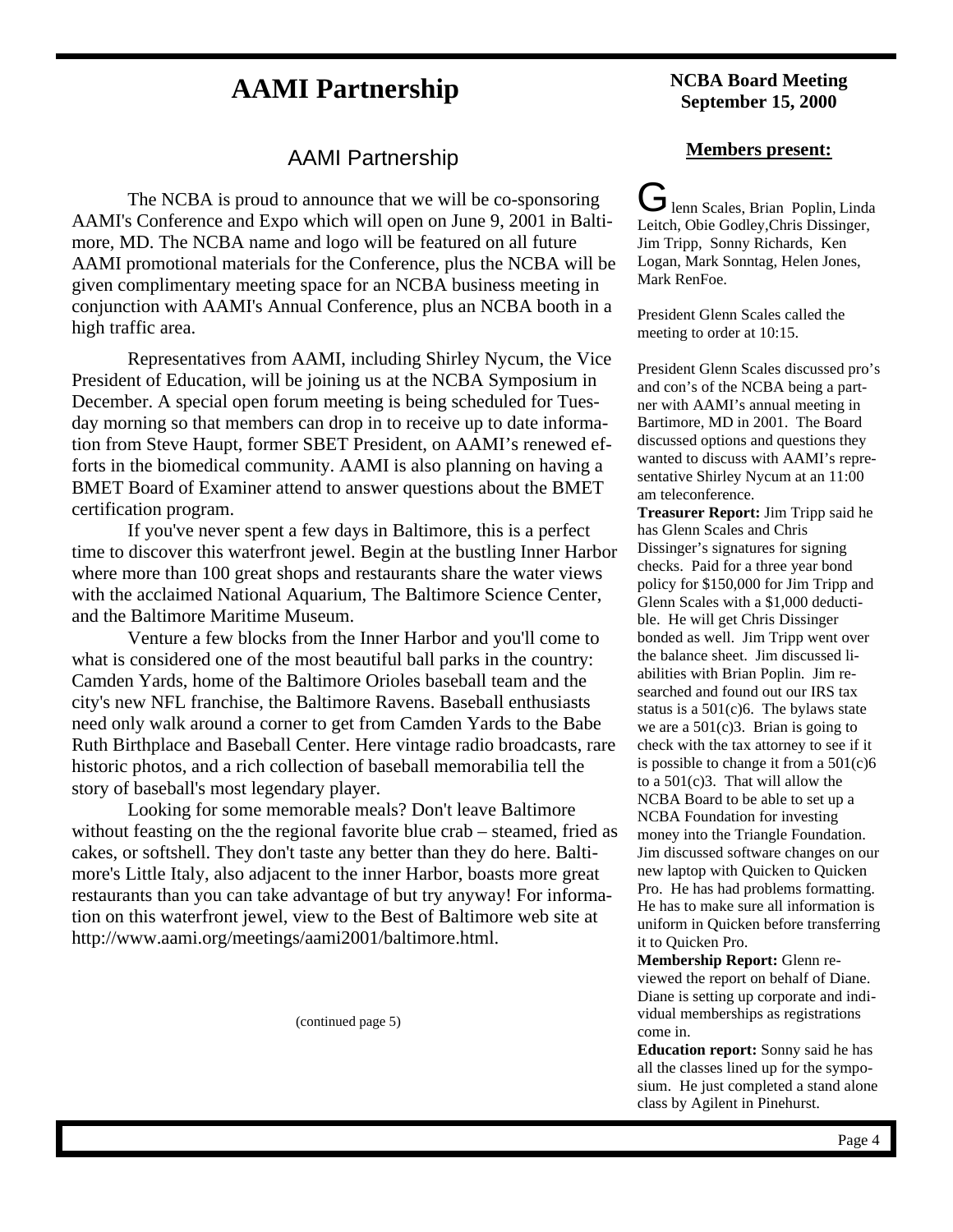Nine individuals attended. The participants enjoyed the class and would like one on Risk Management. Jim Tripp is trying to put together a stand alone ventilator class. Craig Kesley has agreed to give a stand alone Datascope Passport class sometime the 3rd week of October. He will try to schedule several more stand alone classes by March , 2001. **Scholarship:** Sonny Richards reported for Lane Rushing. Lane has not received any scholarship registrations. Sonny discussed to have each community college report at the symposium what they spent the grant money on to the membership. Lane found out that Stanley Community College has increased their tuition and request the Board to increase the scholarship to \$600-\$1,000. Because we have to report any grants in excess of \$600 to the IRS, the Board decided not to increase the scholarship. **Rules and Bylaws:** Glenn said there was nothing to report. Glenn did say that he, Chris Dissinger, and Obie Godley will draft a policy/procedure on replacing Board members in midyear resignations. Sonny asked if the Board will choose past Board members tentatively till the position is filled. Glenn made a recommendation to have an amendment to the bylaws that the Ex Officio has the right to vote as a tie breaker.

**Newsletter:** Mark Sonntag is learning the editor position from Howard Wigle. He is about 90% completed with the October/September issue. This issue will be going out to all hospitals east of the Mississippi. The Board discussed what needed to go into this issue (hotel, registration, golf registration, symposium classes, NCBA membership registration). **Nominating Committee**: No report. **Internet Committee:** Linda Leitch asked why the symposium classes are not on the website. Glenn said the pages have been up for two weeks, asked Linda to "refresh" her bookmark on her computer.

**New Business – Teleconference:**  Shirley Nycom, Vice President for Education with AAMI, made a telephone presentation on how the NCBA can be a partner with AAMI at AAMI's annual meeting in Bartimore, MD in June 2001. Shirley said that AAMI would be very flexible on how we could support them. She discussed how CMIA (California Medical Instrumentation Assoc.) assisted them last year by providing mailing lists, 2- 3 sessions, monitors for classes, assist speakers. In turn AAMI provided free registration, free booth in vendor area, cover letters and CMIA logo's on all AAMI literature. Brian Poplin asked if there would be and financial obligation on the NCBA. Shirley said there would be none. Glenn Scales said that he didn't see any reason why the NCBA couldn't give a copy of the mailing list for the NCBA to get member rates and our logo on literature in return. Glenn concluded the meeting by telling Shirley he would get back with her next week after talking with the Board on what direction the Board wanted to take with being a partner. The Board discussed the different options. Brian Poplin made a motion to move forward with the co-sponsorship in Baltimore, 2001. To provide a session for a free booth, and appoint Glenn Scales as a liaison to act as a person to give authority to assign a speaker and marketing options. Linda Leitch second the motion. The motion passed unanimously.

**Professional of the Year:** Brian Poplin stated that the Manager of the Year award is now on the internet. October 1st is the deadline. He structured the Professional of the Year award the same as Manager of the Year so any company can support it. Hill Rom's commitment terminated with the 1999 award. Hill Rom has verbally committed to renewing for \$1,000 a year for the next 5 years. Brian asked the Board if there are any ideas for other scholarships/awards that the Board feels vendors could help support. Linda Leitch suggested having an education scholarship for those who are continuing their education.

# (continued page 6)

**New Business:** No issues raised. Minor discussion on items discussed in **The next meeting of the Board of Directors is scheduled for Friday, January 12th at 10:00am. Glenn Scales will host the meeting at Duke Hospital in Durham, NC.**

# **AAMI Partnership (continued)**

At AAMI 2001 there are many ways to jump-start your thinking and develop solutions to current challenges.

- Courses give attendees practical, in-depth, skill-building instruction on focused topics.
- Sessions provide a forum in which experts share viewpoints and relevant experience on technical, management, or scientific topics.
- ß Symposia are day-long programs providing multifaceted exploration of specific technologies, or related management topics

As a result of this arrangement with AAMI, NCBA members will receive the following benefits:

- ß AAMI membership registration rate to NCBA members who are not AAMI members.
- **Free exhibit hall passes and** invitation to the Saturday night welcome reception for NCBA members who cannot attend the meeting.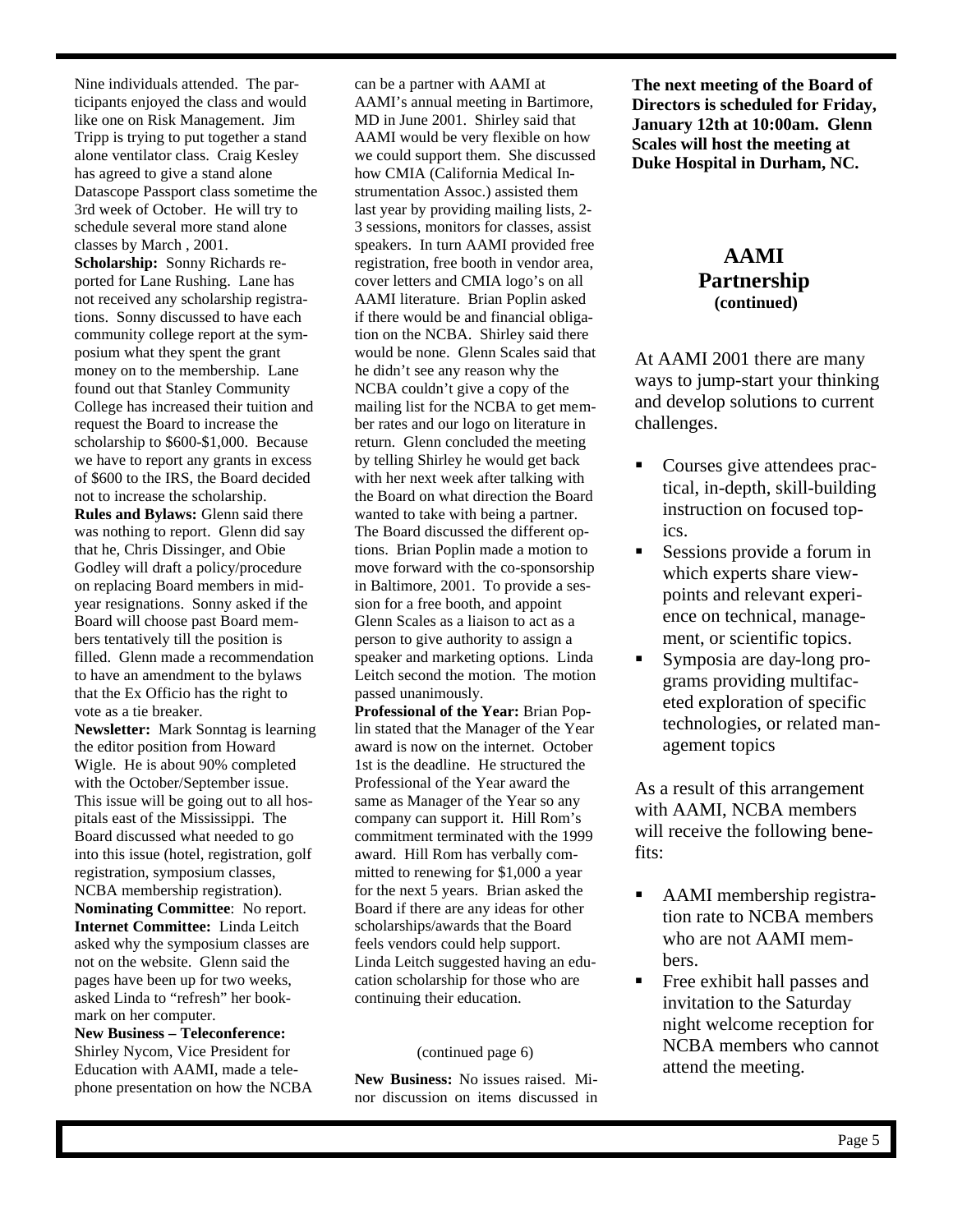**Old Business:** Brian Poplin asked to have more Public Relations notices in publications about what the NCBA is doing in the biomedical community, for example scholarships, grants, awards, corporate support. Brian suggested we have a press releases to local newspapers, hospital newsletters, and manufacturers when a member receives an award or grant.

#### **Symposium Planning:**

**Education:** Sonny Richards reviewed classes confirmed for the symposium. So far 24 classes have been setup. Baxter Flogard and Office Management classes will be held off site at Moore Regional Hospital. Keynote address speaker has not been confirmed but the topic will be from a hospital administrator's point of view on cost control and managing in a changing environment.

**Hotel Accommodations:** Helen Jones and Sonny Richards have assigned classes to classrooms at Pinehurst. Helen said she needs to discuss the menu and audio/visual needs with her contact person at Pinehurst Resort. Helen said that the AAMI Certification Review class at Wake Forest Baptist Medical Center has 7 openings in October. She asked if the NCBA could donate old unused bags to the Women's Crisis Center in Winston-Salem. Ken Logan said he will check the storage building. Glenn suggested that several of each year's bags be preserved for historical purposes.

**Vendor Relations:** Ken Logan said 23 booths and 18 vendors have registered so far. Ken reviewed the vendor budget. Southern Exhibitors price has doubled compared to last year because of the expenses that normally were covered by the hotel like tables, drapes, and chairs. Vendor packets with shipping labels and information for the vendors will be sent out as soon as Ken receives registrations.

**Membership:** No report. **Finance:** Jim Tripp has 11 paid vendors, several of which have more than one booth and/or sponsoring golf. **Bags and T-shirts:** Obie Godley requested a figure for how many bags and shirts. Obie asked if the Board wanted

T-shirts or golf shirts this year. The Board recommended golf shirts with the NCBA logo on the sleeve. The Board discussed how many shirts and bags to order. Obie will order around 450 bags and 48 golf shirts. **Seminar Planning:** No report. **New Business:** Sonny Richards commented that Lane Rushing said NC State University is constructing a convention center at Centennial Campus. Maybe the Board should look into using it for future symposiums. Mark Sonntag wanted to know what is the future for the NCBA website. Linda Leitch said that she is making a questionaire/poll to be placed in the symposium bags to see how the membership wants to proceed with the website. She gave an example of having the newsletter sent via email rather than postal mail. The poll will give the internet committee an idea of how to proceed with our website.

**Adjournment:** Brian Poplin made the motion and Chris Dissinger second. Motion was unanimous.

**The annual NCBA Board of Directors Retreat is scheduled for Friday, February 9th and 10th, 2001 at the Crown Reef Resort in Myrtle Beach, SC.**

**The Board will meet in the Conference Center which is part of the Resort, but across the street from the hotel (this is also the location of the registration desk).** 

**The contact information for the hotel is listed below. When you make your room reservations, make sure you tell them you are with the NCBA Board meeting so we receive the "room night" credit. Just as at Pinehurst, we need to book a certain number of room night to offset the cost of the Board meeting room.**

**Crown Reef Resort 2913 South Ocean Blvd. Myrtle Beach, SC 29577 800-405-7333 or 800-626-8077 800-600-6932 (sales office) www.crownreef.com**

# **Pitt County Memorial Hospital Biomedical Technicians**



Front Row: Melvin Lynch, Jan Measley, Allen Thompson Back Row: Chris Marslender, Jim Brady, Paul Pakowski, Walt McCauley, Paul Ristow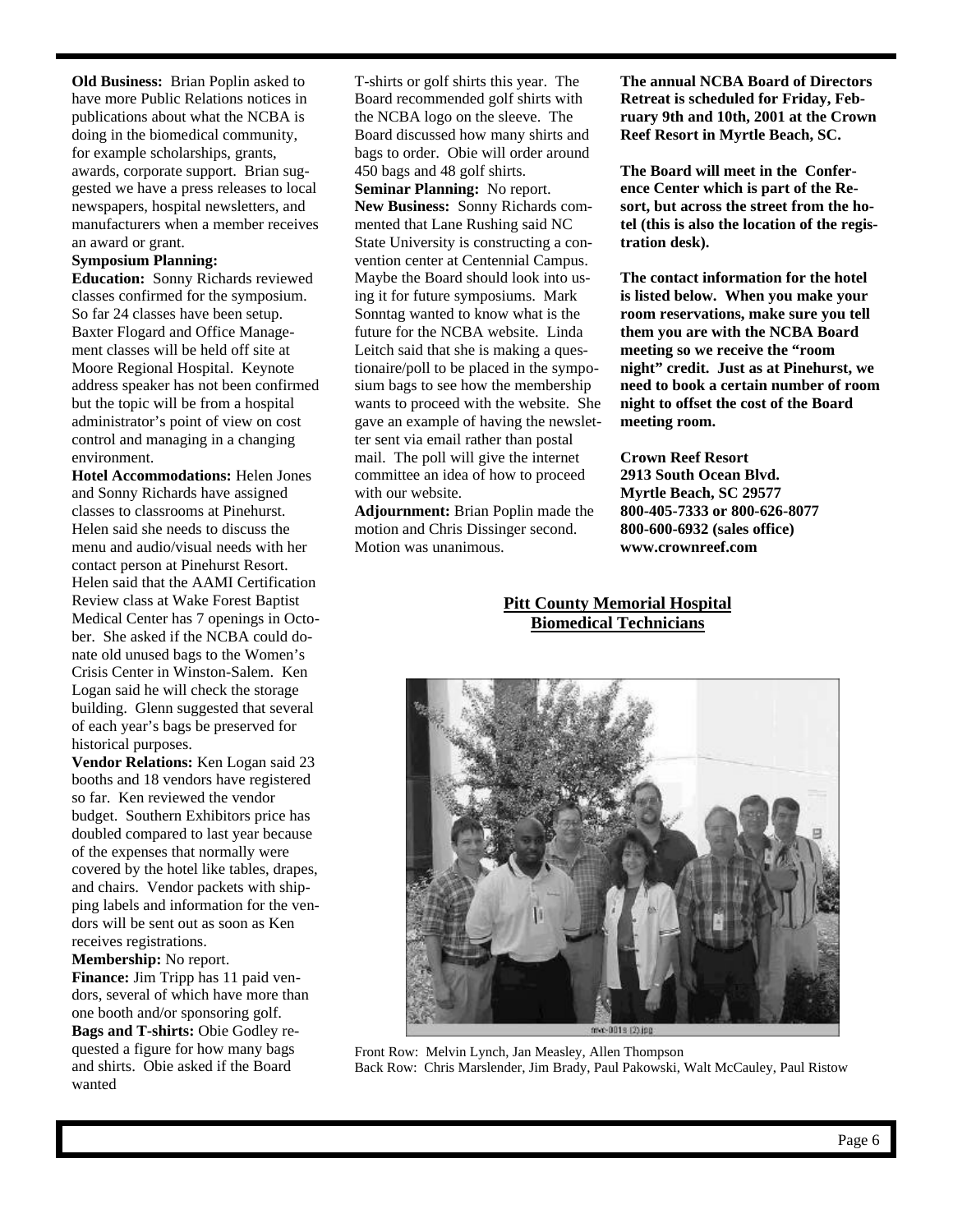# **Pitt County Memorial Hospital Electronic Technicians**

# **Pitt County Memorial Hospital**





Obie Godley, Samantha Blow, Joey Cahoon

# **Pitt County Memorial Hospital Part – Time (students)**

# **Pitt County Memorial Hospital Biomedical Department**



Jonathan Moore and Brandon Vick

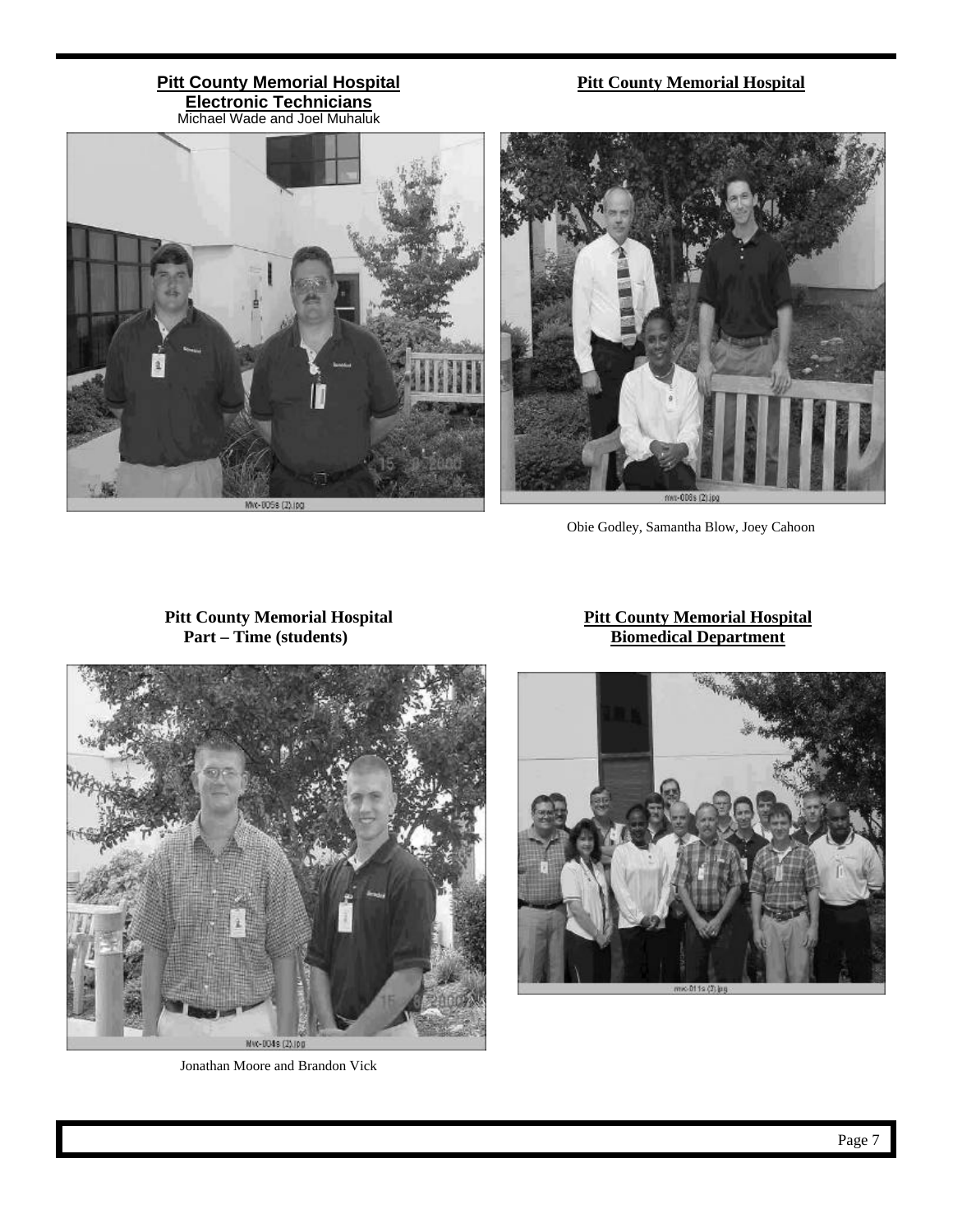# **NCBA Board of Directors Special Meeting Pinehurst, NC December 4, 2000**

A special meeting of the Board of Directors was convened at 11:25 am to discuss issues pertaining to the election of Directors.

Glenn announced that according to the Bylaws, we can't accept any absentee ballots. There was an agreement among the Board that Monday's attendees should be able to vote. Lane made a motion to accept ballots on Monday to be counted along with the votes accepted at the General Business Meeting on Tuesday. Chris seconded and the motion carried.

A second discussion concerned a requirement of the Bylaws that each elected Director receive a majority vote. There was a concern that the time needed to collect, count, and redistribute ballots in order to insure a majority vote was too time consuming. Chris made a motion to accept and elect the five nominees with the highest vote total. Sonny seconded, motion carried.

Lane commented that the Scholarship checks had initially been intended to be presented to the two schools for administration and distribution to the students. Lane recommended that the \$600 totals be divided into two checks, one to be presented to each student at the Business Meeting, the other to be forwarded to the school for administration at a later date.

There was some concern about how Corporate Members would receive Newsletters. It was decided that we will continue to register and bill as in the past, and send Newsletters only to those additional Corporate Members which forward the correct mailing information to the Membership Secretary.

Glenn adjourned the meeting at 11:50 am.

# **ARTICLES WANTED**

**The Newsletter Editor is in need of articles to be placed in the NCBA newsletter. All members are encouraged to submit life experiences in the field, tech-tips, your company biography, employee ads, etc. If a picture is submitted please send in jpeg or gif format.**

**Thanks you.**

**Mark Sonntag Moses Cone Health System 1200 North Elm Street Greensboro, NC 27401 336-832-8031 Phone336-832-8194 Fax mark.sonntag@mosescone.com**

### **CE Mark and Third Party Certification**

 Have you seen the CE Mark on equipment coming into your facility? Have you wondered what it really means? Have suppliers, distributors and equipment manufacturers been telling you the CE Mark means their products are electrically safe?

 Most of us have seen the "CE" mark on electrical products and materials. This marking has caused a great deal of confusion in non-European countries, especially in the US, where electrical safety certification has become increasingly important. We see the CE mark on everything from Industrial and Medical equipment to children's plastic toys.

 "CE,". roughly translated, means Conformity for Europe. Conformity to what? Where is it accepted and why? What are the implications for our Hospital Purchasing and Biomed departments?

 To answer these questions, it will be helpful to understand the differences between a US Listing (Nationally Recognized Testing Laboratory) and a CE "Self-certification."

#### US (NRTL) Listings:

- ♦ Product construction complies with US National Standards, (UL/ANSI, etc.), and compliance is verified by a Licensed NRTL, such as UL, MET, CSA, ETL.
- Complete testing and review are performed by the NRTL to the appropriate Standard.
- ♦ All Listed products are tested for electrical safety.
- Quarterly Factory Inspections are performed by the NRTL, to insure the product still complies with the US Standards.
- ♦ Products are Listed in a Laboratory directory.

# CE Self-Certification

- ♦ Manufacturer is responsible for designing and verifying the product complies with European Standards (EN, IEC, and Directives).
- ♦ Testing and evaluation may be performed by the manufacturer.
- ♦ Some products are evaluated only to certain EMC Standards (ElectroMagnetic Compatibility = Non-Safety).
- ♦ No Factory Inspections are performed.
- No listing in a directory no way to verify consistent production.

(continued page 10)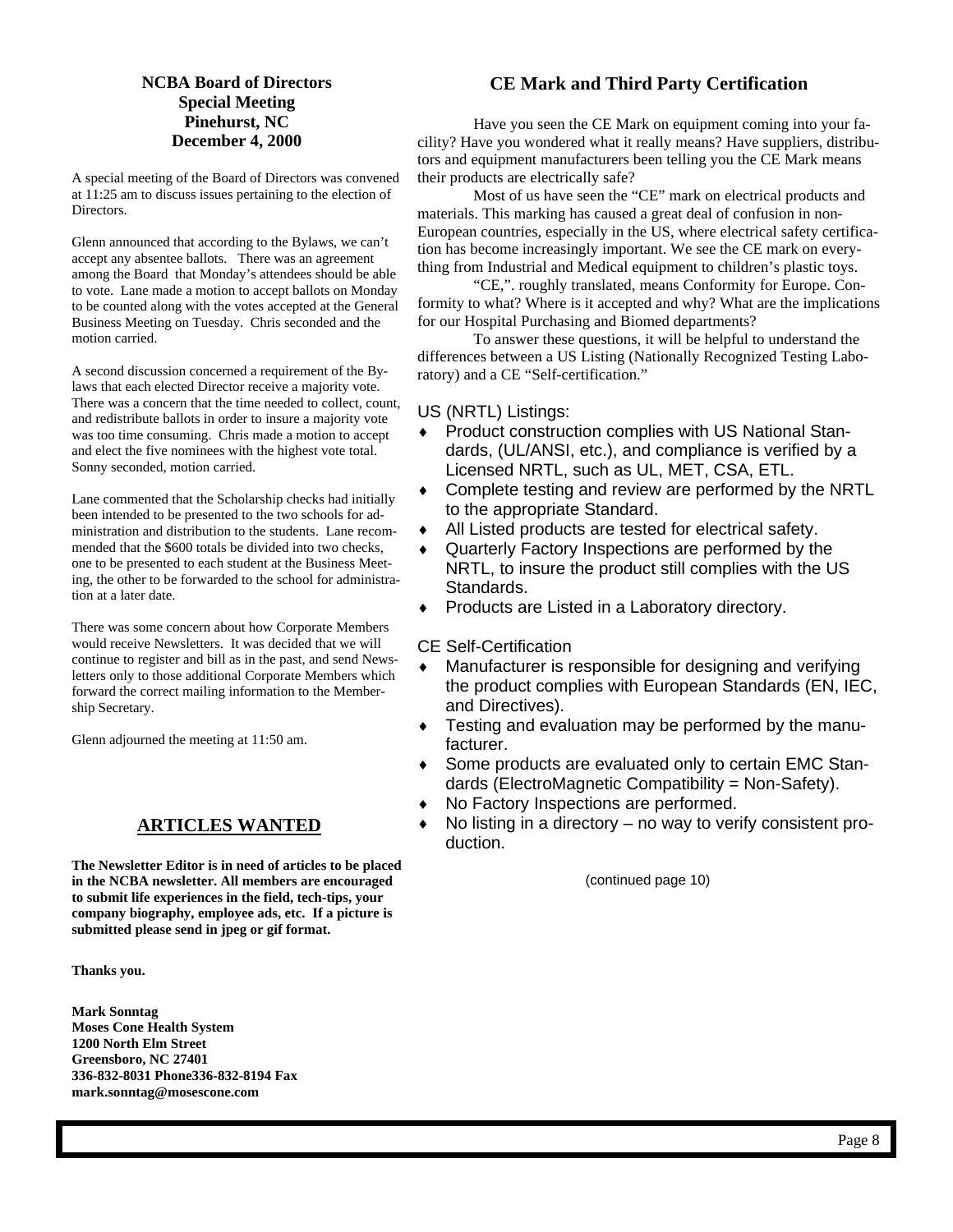## **Halifax Regional Medical Center Biomedical Engineering Department**

 The Biomedical Engineering Department is co-managed by two long time NCBA members, H. Clark Martin and Thomas (Tom) M. Helms. Clark and Tom have found that the co-manager concept works well in a small shop. This concept gives both the authorization to order repair parts, to writing and approve policies related to their department, and to serve on the varied committees within the hospital.

 Clark Martin, CBET, started his biomed career in the U.S. Army in 1985 where he received both the basic and advanced Medical Equipment Maintenance at Fitzsimmons Army Medical Center. After completing his military requirements, Clark enrolled at Stanly Community College where he received an Associate in Applied Science degree in Biomedical Equipment Technology in 1992. Clark started his career by accepted the position of BMET at Moses H. Cone Hospital in Greensboro. In 1993, he accepted the position of Senior Biomedical Engineer at Morehead Memorial Hospital in Eden, NC, where he re-

mained until accepting his present position in 1995.

 Tom Helms, a native of Florida, started his biomedical career in 1988 after serving in the U.S. Navy as a Hospital Corpsman for six years. He received his basic and advanced training in medical maintenance at the Tri-Service School in Denver, Co. finishing in 1990 and completed the Navy Leadership Development Program in 1991. After completing his military requirements in 1995, Tom worked for eight months at St. Luke's Regional Medical Center in Sioux City, IA. where he was in charge of the Outreach Program of the Biomedical Department. In this position, Tom was responsible the service and the preventative maintenance of medical equipment at several off-site clinics and member hospitals. He started his career at Halifax Regional Medical Center in 1995.

 In 1995 when they were brought in to reorganize the Biomedical Engineering Department at Halifax, Clark and Tom found a department with over \$250,000 in outside contracts. Though a very aggressive renegotiation policy, they have been able to reduce the outside contract cost by 80% with the only remaining contract in the Radiology and Clinical Laboratory Departments.

 When ask what is the biggest challenge facing a two person shop, both replied that it was time and staff. In addition to managing over 2000 pieces of equipment in the hospital, they also provide support to five clinics and three Doctor's offices. In having this large of an equipment database, they have had to implemented a very aggressive PM programs that has freed them from doing unscheduled repairs. They have been able to accomplish this by having one of the bestequipped shops in the State. Both have DNI Nevada Medtester Safety Analyzers loaded with the Sentinel 32 Equipment Management program and they use Palm Pilots to make the system portable. They implemented a Barcode system for all the equipment making the PM program totally paperless. To help round out the system, they have started getting work orders thorough the hospital e-mail system. To date, they received approximately 20% of the work orders this way, freeing them to complete PMs and stat orders.

 When ask what makes working at Halifax refreshing and different from other hospitals, they both replied that having a hospital that wants to get the job done right the first time and is willing to buy the test equipment needed. By utilizing the latest technology, they have been able to cut back the administrative duties associated with the job.



Clark Martin



Tom Helms

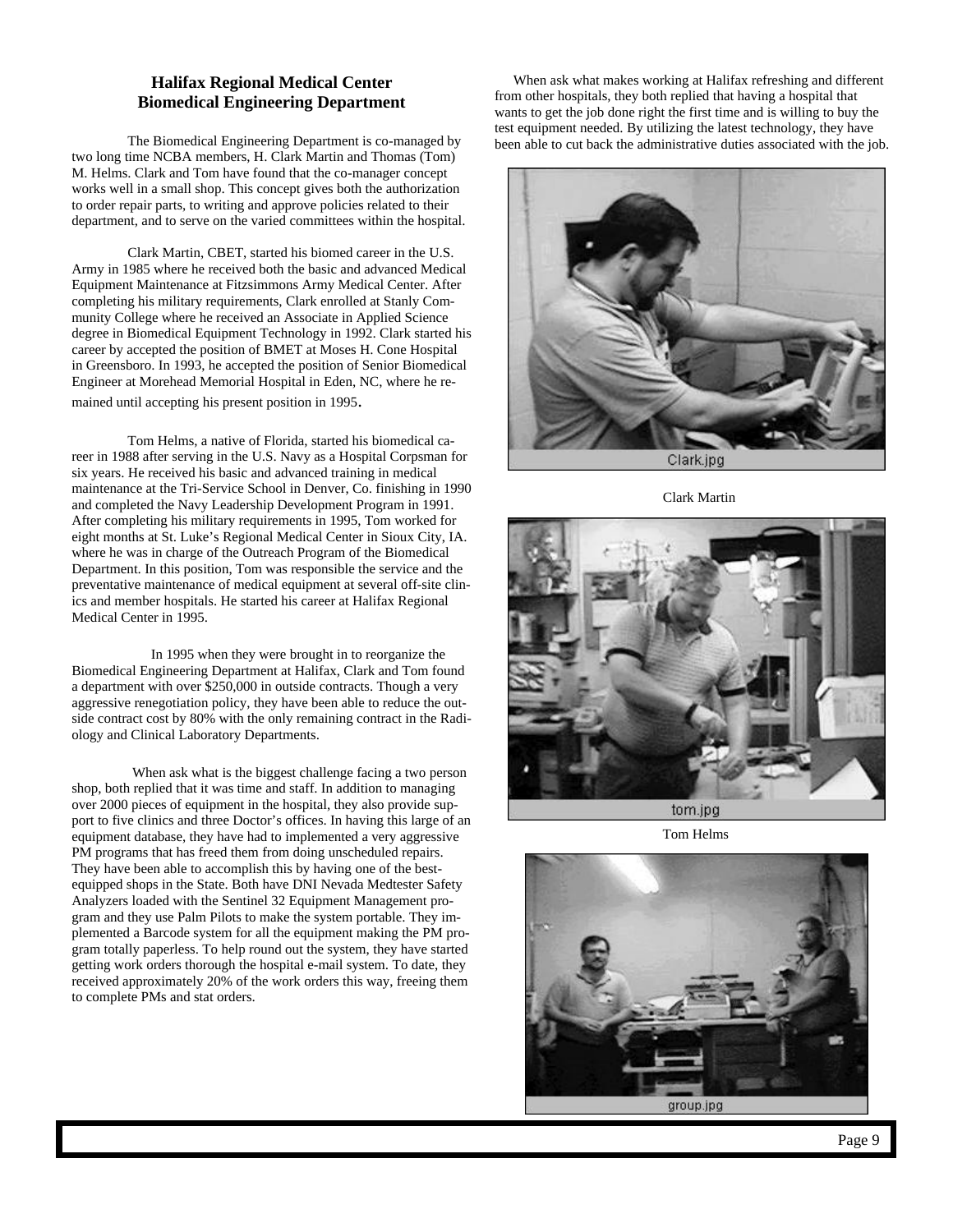# Product Construction.

With a CE marking, the manufacturer is wholly responsible for ensuring the product complies with the European Standard for the product category. The manufacturer may be held accountable for safety issues if someone is injured, or if they are audited by a European agency. While US and European Standards are similar in some respects, most manufacturers don't have an experienced Regulatory Engineer, or the staff and facilities needed to properly perform the tests and electrical construction evaluations. In contrast, the US system holds the licensed NRTL responsible for any safety issues, relying on our product safety professionals.

# Safety Testing vs. EMC.

Product testing can be extensive, depending on the complexity of the equipment and the requirements of the product category. Product Safety Engineers undergo years of training, especially for categories such as Medical equipment. Many products for the CE market are only tested for EMC, and may still have serious flaws with regards to electrical safety. Products tested to US or US/Canadian Standards always include evaluation and testing for electrical safety. EMC testing does not evaluate a product for electrical fire and shock hazards.

# Factory Inspections

All products Listed by US NRTL's are regularly inspected by the Laboratory to ensure the manufacturer is consistently building the product in accordance with the Listing report and the US Standards. Production Line testing is mandatory, including the proper testing methods and calibration of test equipment. If changes are made, these are evaluated by the Laboratory, require Listing Report revisions, and sometimes re-testing. With a CE product, none of this is required.

# Directory Listing and Traceability

- For the US, all Certified products are "Listed" in a Laboratory Directory. This directory can be in book or electronic format, and the Laboratory is required to keep this directory updated. If a product marking or construction is questionable, an Inspector can verify the product is actually Certified by referencing the Directory of the laboratory whose Certification logo is on the product. The manufacturer is required to mark the product with the Laboratory logo, and the corresponding Listing number. With a CE product, none of this is available.
- The bottom line: A CE mark on a product does not assure that it meets the minimum US safety requirements. Since the manufacturer is solely responsible for any safety evaluation or testing, this represents a potential conflict of interest. If a product does not have the Mark of an accredited US laboratory, then hospital purchasing agents, biomedical departments, contractors, and Inspectors may consider the equipment to be potentially hazardous. In these cases, it is prudent to require the equipment manufacturer or seller to contact their local NRTL for an onsite evaluation.
- The Field Evaluation program allows onsite certification of equipment, provided the equipment is compliant, or can be modified to meet the defined level of electrical safety (UL/ANSI Standards). Some cord-connected equipment can even be sent directly to the testing laboratory. When selecting a test lab, make sure they have a proven track record in certification of Medical and Laboratory equipment, and a reputation for great customer service.

Gregory R. Smith Product Safety Project Engineer MET Laboratories, Inc. Research Triangle Park, NC 800-321-4655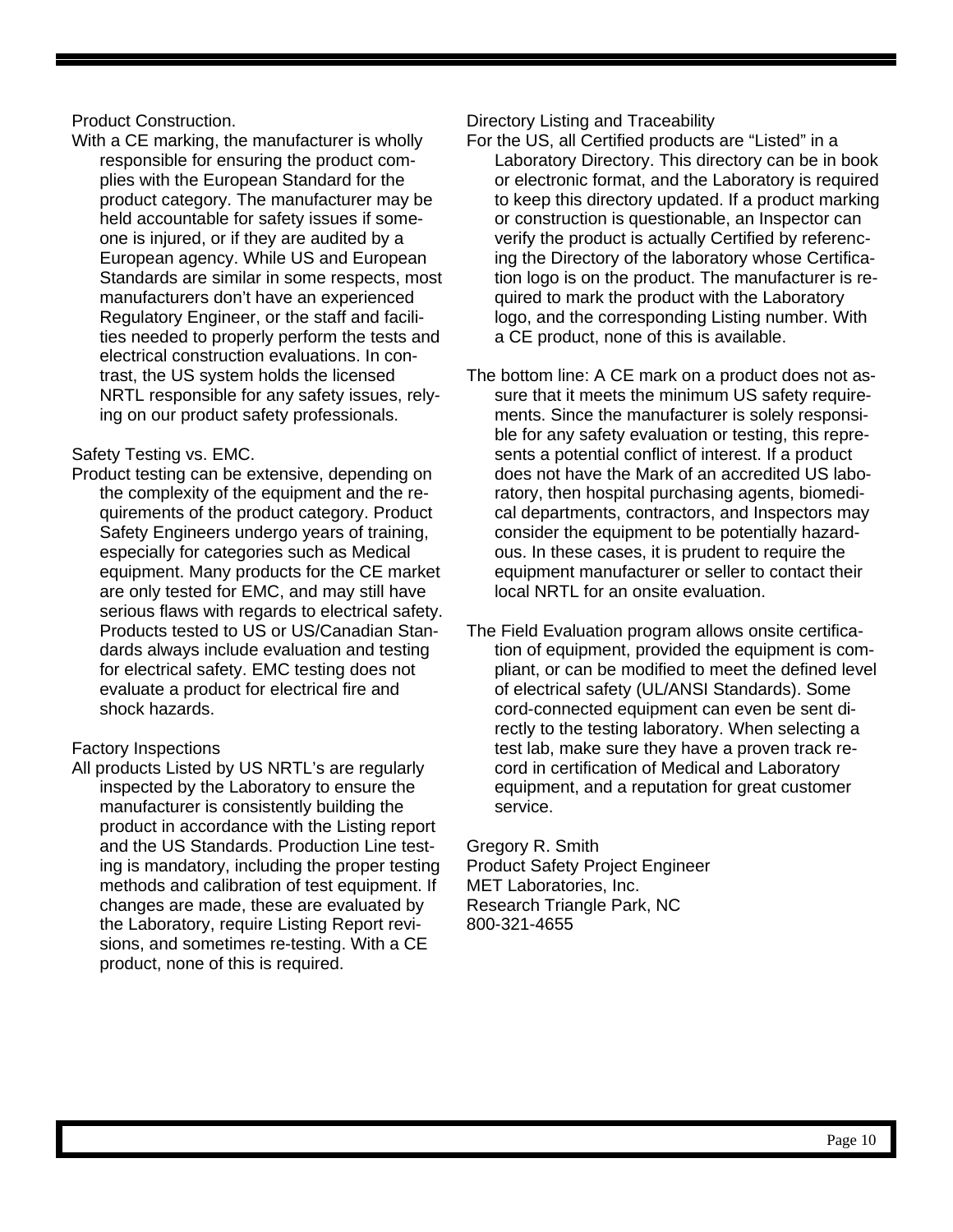# **AAMI Announces Poster Competition for 2001 Annual Conference**

As part of AAMI's ongoing effort to bring new perspectives and experts to AAMI 2001 Annual Conference and Expo, Poster Sessions are being significantly expanded. The poster format offers a means of presenting ideas that may not be well suited to a classroom presentation. In addition, posters offer an opportunity for in-depth, on-one-on dialogue with experts.

Submissions are being accepted through December 15 in the following categories:

Business & Management, Technology & Support, Information Technology, Imaging, Risk Management & Regulatory Affairs, Medical Innovations & Research Track. Submissions can be made on-line at www.aami.org.

Benefits:

- Complimentary one-day registration, which provides admission to all educational programs that day
- Expo pass good throughout the exposition
- Registration for additional days at 25% off the regular rates
- Opportunity to gain speaking experience
- Recognition by your peers
- Eligible to win full-registration to AAMI 2002
- Digitally captured for Internet viewing in AAMI's Virtual Library
- Get published in *Biomedical Instrumentation & Technology*

Presentations will be judged according to the relevance of topic, layout, and design. The award for "Best Poster Presentation" will be announced during the Awards Luncheon. For more information about submitting a poster abstract, contact Poster Session Chair, Caroline Campbell at cac1@mhg.edu.

# **Deliver more benefits to your members by joining AAMI!**

Dear Biomedical Organization Officer:

By joining AAMI as a biomedical organization member, your local society can start bringing additional benefits to your members. How? AAMI has developed — and is continually working — to deliver products and information that are helpful to the local BMET. Through a biomedical organization membership, your organization would receive:

- ÿ **A free copy of** *How to Establish and Maintain a Local Biomedical Organization*. (A \$50 value) This guide comes in a handy 3-ring binder and is **packed with details** such as establishing by-laws, electing officers, setting up meetings, preparing newsletters, and raising operating funds. You'll also **find samples** of by-laws, meeting announcements, newsletters etc. to get you started.
- ÿ **Membership on the Biomedical Organizations Committee**. This committee is comprised of members of the local biomedical societies and is the voice between the local societies and AAMI. *This is the forum for letting AAMI know what you need*. Projects underway by this committee are Biomed World on the AAMI web site, a survey of training needs for BMETs, raising of travel funds for attending AAMI Annual Meetings, the development of a directory of U.S. schools that offer programs for biomedical technicians, and cooperative efforts with universities, such as Penn State, to support BMET education.
- ÿ **Three individual memberships in AAMI.** Your organization can choose three representatives to receive full membership benefits. This includes **access to AAMI's members-only section of the web site**, a subscription to *AAMI Ne***ws** and *Biomedical Instrumentation & Technology*, and **discounts** on AAMI products and services.

(continued page 13)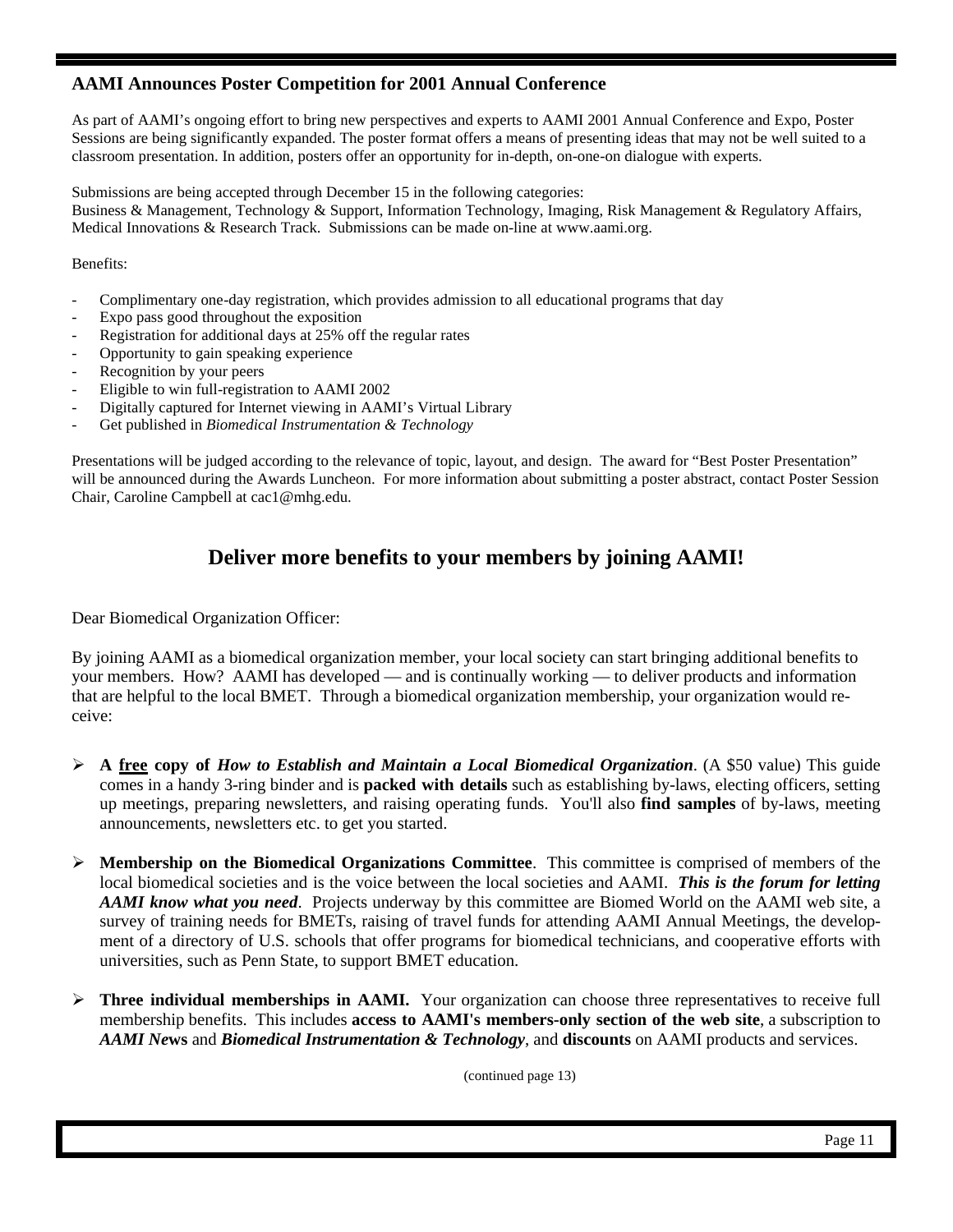

**is your Carolina connection for calibration of your biomedical department's test and measurement equipment.**

- **NIST traceable for JCAHO readiness.**
- **Quality calibration for your department's confidence.**
- ∗ **Onsite service for your convenience.**

**Accuserve, Inc. 6600 East Harris Blvd., Suite D Charlotte, NC 28215 704.535.0100 phone 704.535.0919 fax www.accuserve-inc.com**

 *analog meters · clamp-on meters · digital multimeters · defibrillator analyzers · digital thermometers · electrosurgical analyzers · frequency counters · function generators · hipot testers · infusion pump analyzers · inductance/ capacitance meters · non-invasive blood pressure simulators · oscilloscopes · pacer analyzers · patient simulators · phototachometers · power supplies · pressure gauges · rt200's · safety analyzers · scopemeters · spo2 simulators · ultrasound wattmeters · analog meters · clamp-on meters · digital multimeters · defibrillator analyzers · digital thermometers · electrosurgical analyzers · frequency counters · function generators · hipot testers · infusion pump analyzers · inductance/ capacitance meters · non-invasive blood pressure simulators · oscilloscopes · pacer analyzers · patient simulators · phototachometers · power supplies · pressure gauges · rt200's · safety analyzers · scopemeters · spo2 simu-*

- ÿ **Free web site listings.** Your organization can post current news and events on the AAMI web site—*free of charge!*
- $\triangleright$  **Two free months of membership for your members.** When members of your organization become members of AAMI-they can receive two free months of membership. If you distribute AAMI materials at your meetings, your members will have an opportunity to benefit from AAMI membership.

AAMI wants to partner with local biomedical organizations to deliver more products and services to the BMET community; therefore, AAMI is offering the greatly reduced membership rate of \$100 to biomedical organizations who join AAMI. For this reduced rate you get all the benefits listed above (at least a \$545 value), but more importantly, you will have a direct link to AAMI so that we can facilitate communications between our organizations and help deliver products and services that would be of benefit to your members.

Please submit the enclosed membership application today and partner with AAMI so that we can meet the needs of the local BMET communities together!

Sincerely,

Christine Gilbert Senior Director, Membership & Customer Service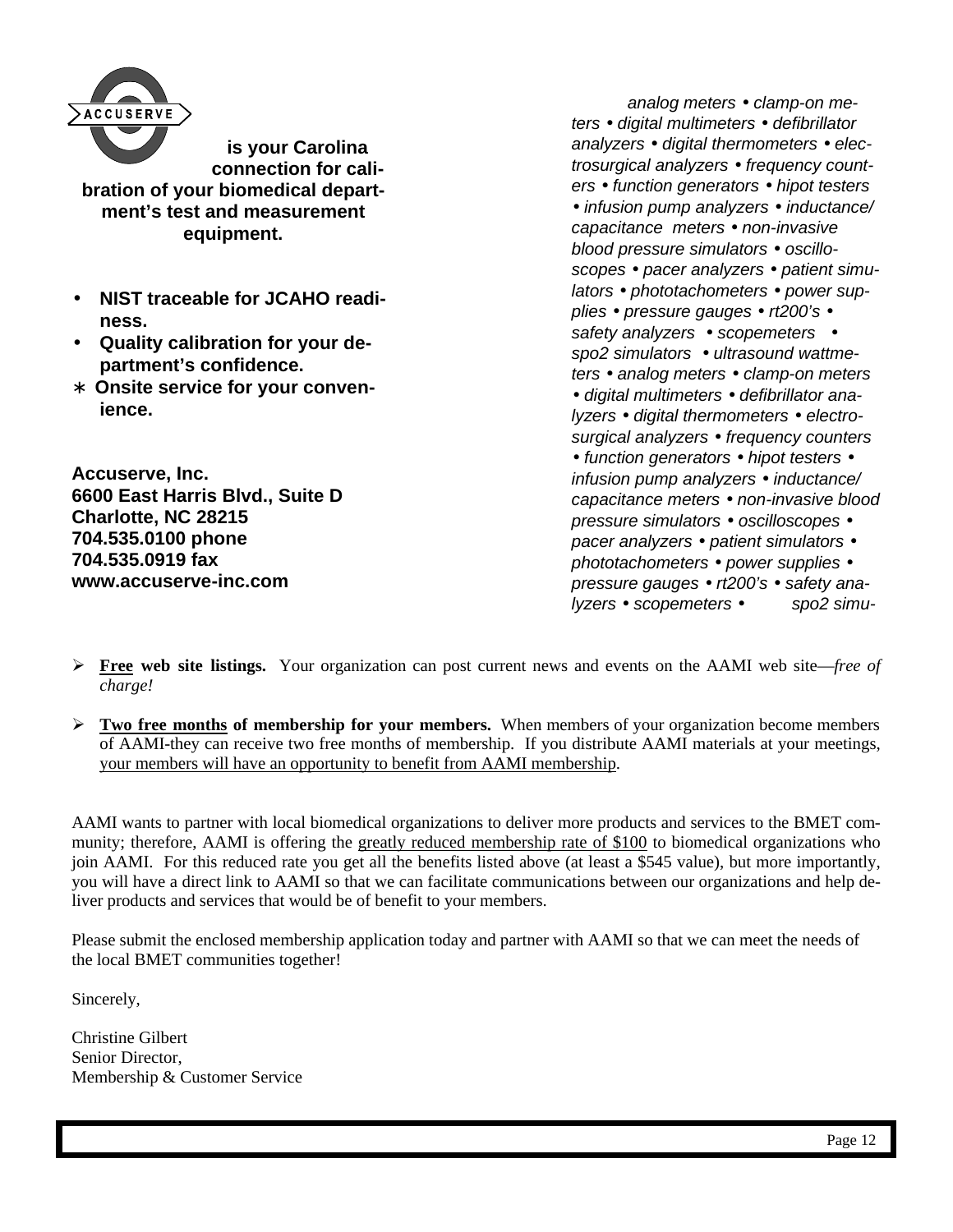October 3, 2000

W. Glenn Scales President, NCBA In care of Duke University Medical Center DUMC Box 3661 Durham, NC 27710-001

Dear Glenn:

We are delighted that NCBA has decided to be a partner of AAMI 2001 Conference & Expo, which is scheduled June 9-12, in Baltimore, Maryland. This letter confirms the agreement between the Association for the Advancement of Medical Instrumentation (AAMI) and the North Carolina Biomedical Association (NCBA).

# *AAMI agrees to provide NCBA with the following*:

- 1. AAMI membership registration rate to NCBA members who are not AAMI members.
- 2. Free exhibit hall passes and invitation to the Saturday night welcome reception for NCBA members who cannot attend the meeting.
- 3. NCBA name and logo will appear on meeting promotional materials
- 4. Complimentary meeting space for a NCBA business meeting (based on availability) in conjunction with AAMI's Annual Conference.
- 5. NCBA booth in high traffic area.

# *NCBA agrees to provide AAMI with the following:*

- 1. A list of NCBA members, by October 10, for purposes of verifying NCBA membership. (It will be necessary to verify NCBA membership in order to extend the AAMI member rate).
- 2. Assistance with marketing for AAMI 2001, which would include such things as a letter from the NCBA President inviting NCBA members to AAMI 2001, mailing lists of other Virginia medical technology organizations, distributing brochures at NCBA meetings and other relevant meetings that NCBA members attend, posting information on relevant web sites and in local hospitals, placing camera-ready ad copy (to be provided by AAMI) in NCBA's newsletter and updated mailing lists, as needed. More specific information on the marketing plan will be available in next couple of months.
- 3. Complimentary booth at NCBA's Fall Symposium

AAMI is pleased to have NCBA as a partner for the AAMI 2001 Annual Conference & Expo and looks forward to working with you and your colleagues.

Sincerely,

Shirley A. Nycum Vice President, Education

Cc: John D. Hughes, Jr., MS Mary Frye Coker, CBET BS AASA Kathy Warye, AAMI